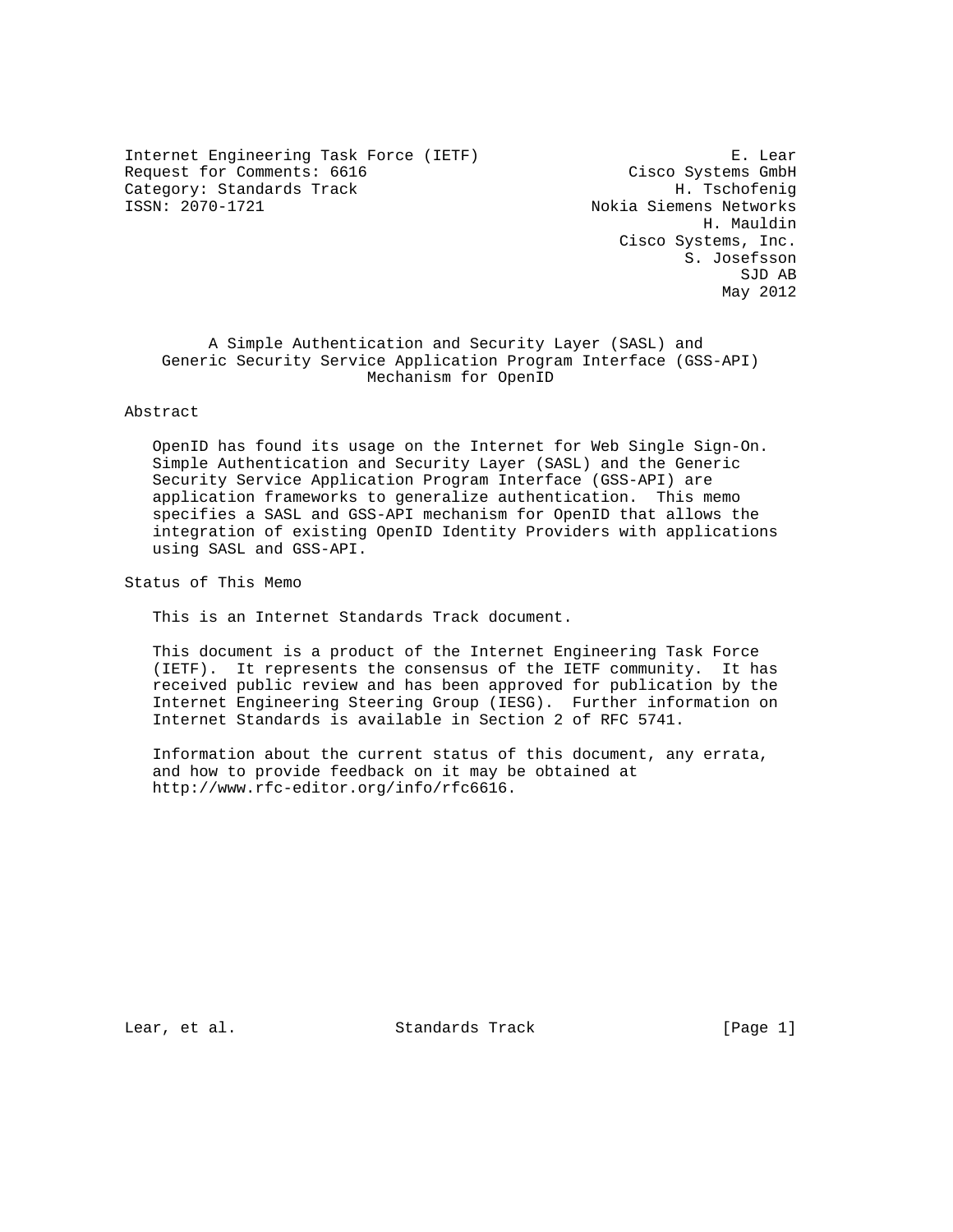# Copyright Notice

 Copyright (c) 2012 IETF Trust and the persons identified as the document authors. All rights reserved.

 This document is subject to BCP 78 and the IETF Trust's Legal Provisions Relating to IETF Documents

 (http://trustee.ietf.org/license-info) in effect on the date of publication of this document. Please review these documents carefully, as they describe your rights and restrictions with respect to this document. Code Components extracted from this document must include Simplified BSD License text as described in Section 4.e of the Trust Legal Provisions and are provided without warranty as described in the Simplified BSD License.

Table of Contents

| $1 \quad$                                               |                                                            |                |  |  |  |  |
|---------------------------------------------------------|------------------------------------------------------------|----------------|--|--|--|--|
| 1.1.                                                    |                                                            | $\overline{4}$ |  |  |  |  |
|                                                         |                                                            | 4              |  |  |  |  |
|                                                         | 2. Applicability for Application Protocols other than HTTP | $\overline{4}$ |  |  |  |  |
| 2.1.                                                    | Binding SASL to OpenID in the Relying Party $\ldots$       | 7              |  |  |  |  |
|                                                         |                                                            |                |  |  |  |  |
| 3. OpenID SASL Mechanism Specification 8                |                                                            |                |  |  |  |  |
|                                                         |                                                            |                |  |  |  |  |
|                                                         | 3.2. Authentication Request 9                              |                |  |  |  |  |
|                                                         |                                                            |                |  |  |  |  |
|                                                         |                                                            |                |  |  |  |  |
|                                                         | 4. OpenID GSS-API Mechanism Specification 11               |                |  |  |  |  |
|                                                         | 4.1. GSS-API Principal Name Types for OpenID 12            |                |  |  |  |  |
|                                                         |                                                            |                |  |  |  |  |
| 6. Security Considerations 14                           |                                                            |                |  |  |  |  |
|                                                         | 6.1. Binding OpenIDs to Authorization Identities 14        |                |  |  |  |  |
| 6.2. RP Redirected by Malicious URL to Take an Improper |                                                            |                |  |  |  |  |
|                                                         |                                                            |                |  |  |  |  |
|                                                         |                                                            |                |  |  |  |  |
| 7.                                                      |                                                            |                |  |  |  |  |
| $\mathsf{R}$                                            |                                                            |                |  |  |  |  |
| 9                                                       |                                                            |                |  |  |  |  |
| 9 1                                                     | Normative References 15                                    |                |  |  |  |  |
|                                                         | 9.2. Informative References 17                             |                |  |  |  |  |

Lear, et al. Standards Track [Page 2]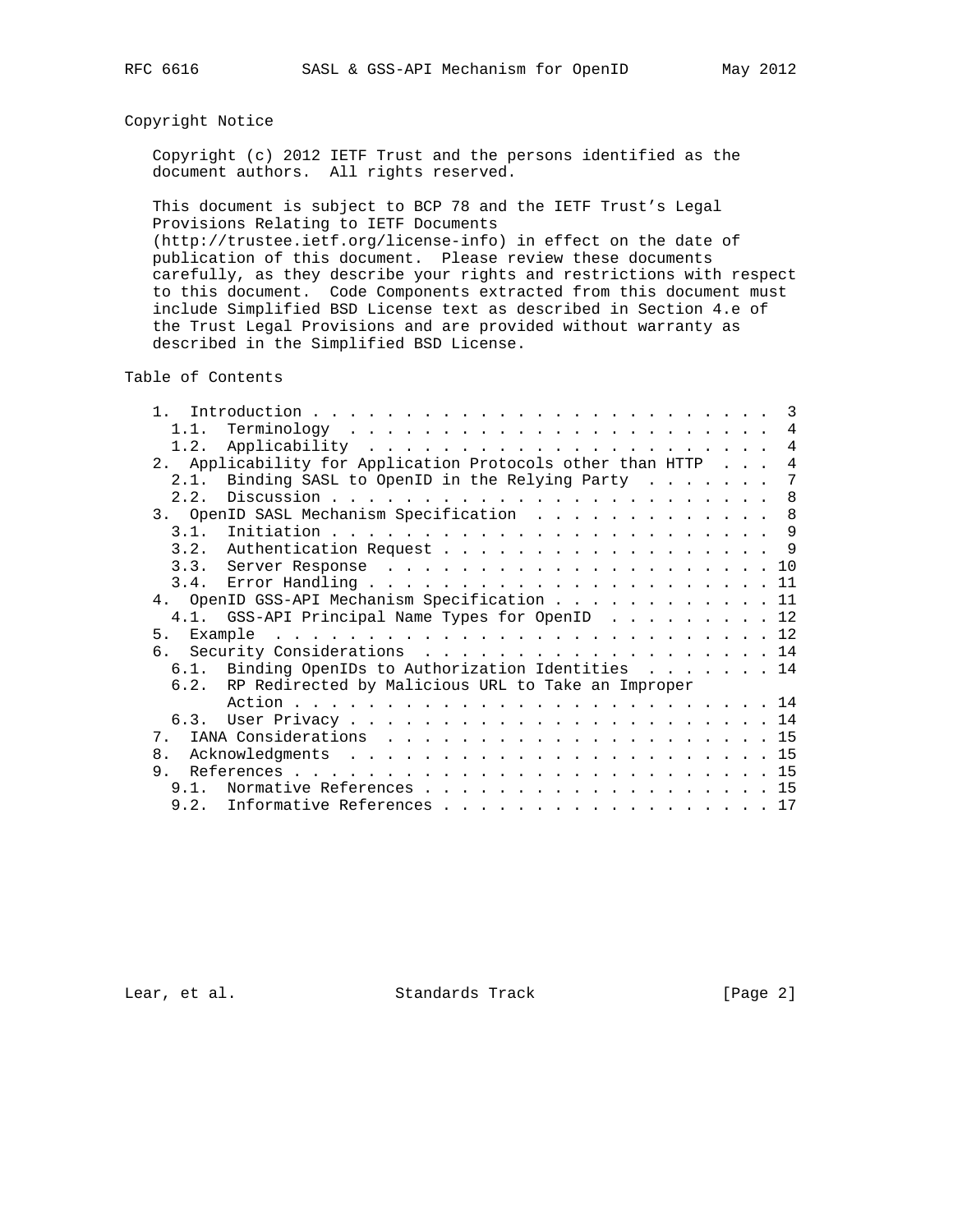## 1. Introduction

 OpenID 2.0 [OpenID] is a web-based three-party protocol that provides a means for a user to offer identity assertions and other attributes to a web server (Relying Party) via the help of an identity provider. The purpose of this system is to provide a way to verify that an end user controls an identifier.

 Simple Authentication and Security Layer (SASL) [RFC4422] is used by application protocols such as IMAP [RFC3501], Post Office Protocol (POP) [RFC1939], and Extensible Messaging and Presence Protocol (XMPP) [RFC6120], with the goal of modularizing authentication and security layers, so that newer mechanisms can be added as needed. This memo specifies just such a mechanism.

 The Generic Security Service Application Program Interface (GSS-API) [RFC2743] provides a framework for applications to support multiple authentication mechanisms through a unified interface. This document defines a pure SASL mechanism for OpenID, but it conforms to the new bridge between SASL and the GSS-API called GS2 [RFC5801]. This means that this document defines both a SASL mechanism and a GSS-API mechanism. Implementors of the SASL component MAY implement the GSS- API interface as well.

 This mechanism specifies interworking between SASL and OpenID in order to assert identity and other attributes to Relying Parties. As such, while SASL servers (as Relying Parties) will advertise SASL mechanisms, clients will select the OpenID mechanism.

 The OpenID mechanism described in this memo aims to reuse the OpenID mechanism to the maximum extent and therefore does not establish a separate authentication, integrity, and confidentiality mechanism. It is anticipated that existing security layers, such as Transport Layer Security (TLS) [RFC5246], continue to be used. Minimal changes are required to non-web applications, as most of the transaction occurs through a normal web browser. Hence, this specification is only appropriate for use when such a browser is available.

 Figure 1 describes the interworking between OpenID and SASL. This document requires enhancements to the Relying Party and to the Client (as the two SASL communication end points), but no changes to the OpenID Provider (OP) are necessary. To accomplish this goal, indirect messaging required by the OpenID specification is tunneled through the SASL/GSS-API mechanism.

Lear, et al. Standards Track [Page 3]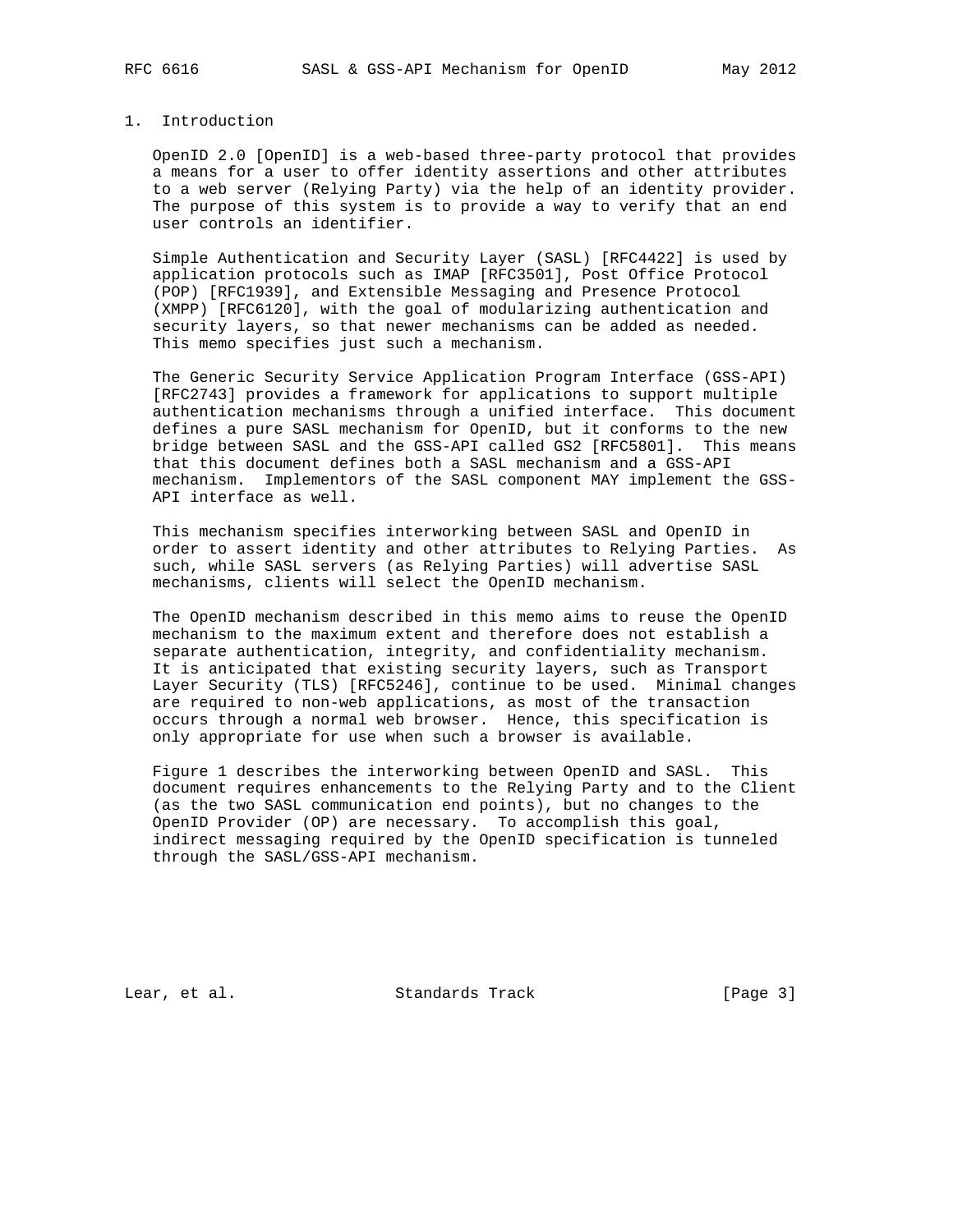

Figure 1: Interworking Architecture

1.1. Terminology

 The key words "MUST", "MUST NOT", "REQUIRED", "SHALL", "SHALL NOT", "SHOULD", "SHOULD NOT", "RECOMMENDED", "MAY", and "OPTIONAL" in this document are to be interpreted as described in RFC 2119 [RFC2119].

 The reader is assumed to be familiar with the terms used in the OpenID 2.0 specification.

1.2. Applicability

 Because this mechanism transports information that should not be controlled by an attacker, the OpenID mechanism MUST only be used over channels protected by TLS, and the client MUST successfully validate the server certificate [RFC5280][RFC6125].

2. Applicability for Application Protocols other than HTTP

 OpenID was originally envisioned for HTTP- [RFC2616] and HTML-based [W3C.REC-html401-19991224] communications, and with the associated semantic; the idea being that the user would be redirected by the Relying Party (RP) to an identity provider (IdP) who authenticates the user and then sends identity information and other attributes (either directly or indirectly) to the Relying Party. The identity

Lear, et al. Standards Track [Page 4]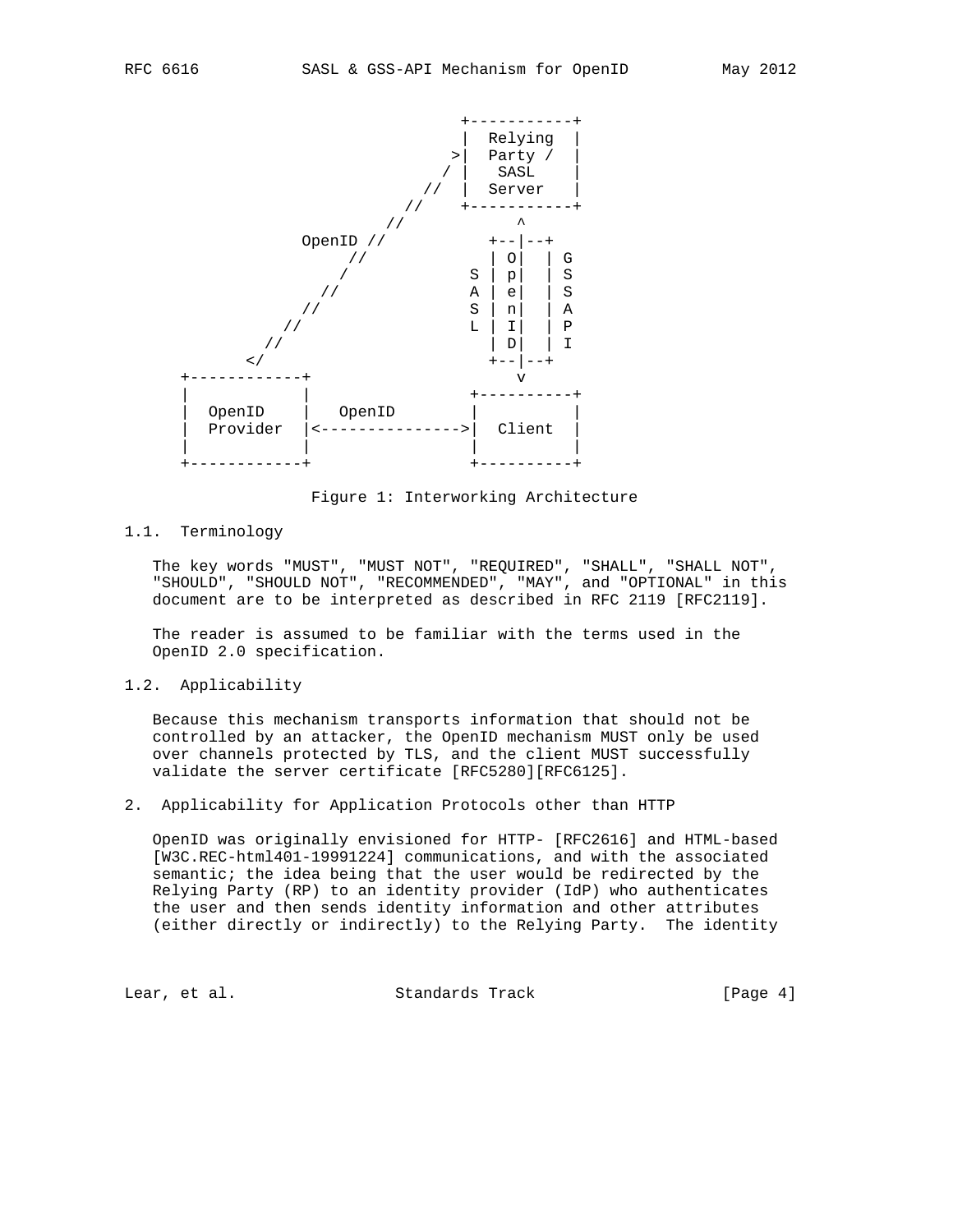provider in the OpenID specifications is referred to as an OpenID Provider (OP). The actual protocol flow can be found in Section 3 of the OpenID 2.0 specification [OpenID]. The reader is strongly encouraged to be familiar with that specification before continuing.

 When considering that flow in the context of SASL, we note that while the RP and the client both need to change their code to implement this SASL mechanism, it is a design constraint that the OP behavior remain untouched, in order for implementations to interoperate with existing IdPs. Hence, an analog flow that interfaces the three parties needs to be created. In the analog, we note that unlike a web server, the SASL server already has some sort of session (probably a TCP connection) established with the client. However, it may be necessary for a SASL client to invoke to another application. This will be discussed below. By doing so, we externalize much of the authentication from SASL.

The steps are listed below:

- 1. The SASL server advertises support for the SASL OpenID mechanism to the client.
- 2. The client initiates a SASL authentication and transmits the User-Supplied Identifier as its first response. The SASL mechanism is client-first, and, as explained in [RFC4422], the server will send an empty challenge if needed.
- 3. After normalizing the User-Supplied Identifier as discussed in [OpenID], the Relying Party performs discovery on it and establishes the OP Endpoint URL that the end user uses for authentication.
- 4. The Relying Party and the OP optionally establish an association -- a shared secret established using Diffie-Hellman Key Exchange. The OP uses an association to validate those messages through the use of a Hashed Message Authentication Code (HMAC); this removes the need for subsequent direct requests to verify the signature after each authentication request/response.
- 5. The Relying Party transmits an authentication request to the OP to obtain an assertion in the form of an indirect request. These messages are passed through the client rather than directly between the RP and the OP. OpenID defines two methods for indirect communication -- namely, HTTP redirects and HTML form submission. Neither mechanism is directly applicable for usage with SASL. To ensure that an OP that is OpenID 2.0 capable can be used, a new method is defined in this document that requires the OpenID message content to be encoded using a

Lear, et al. Standards Track [Page 5]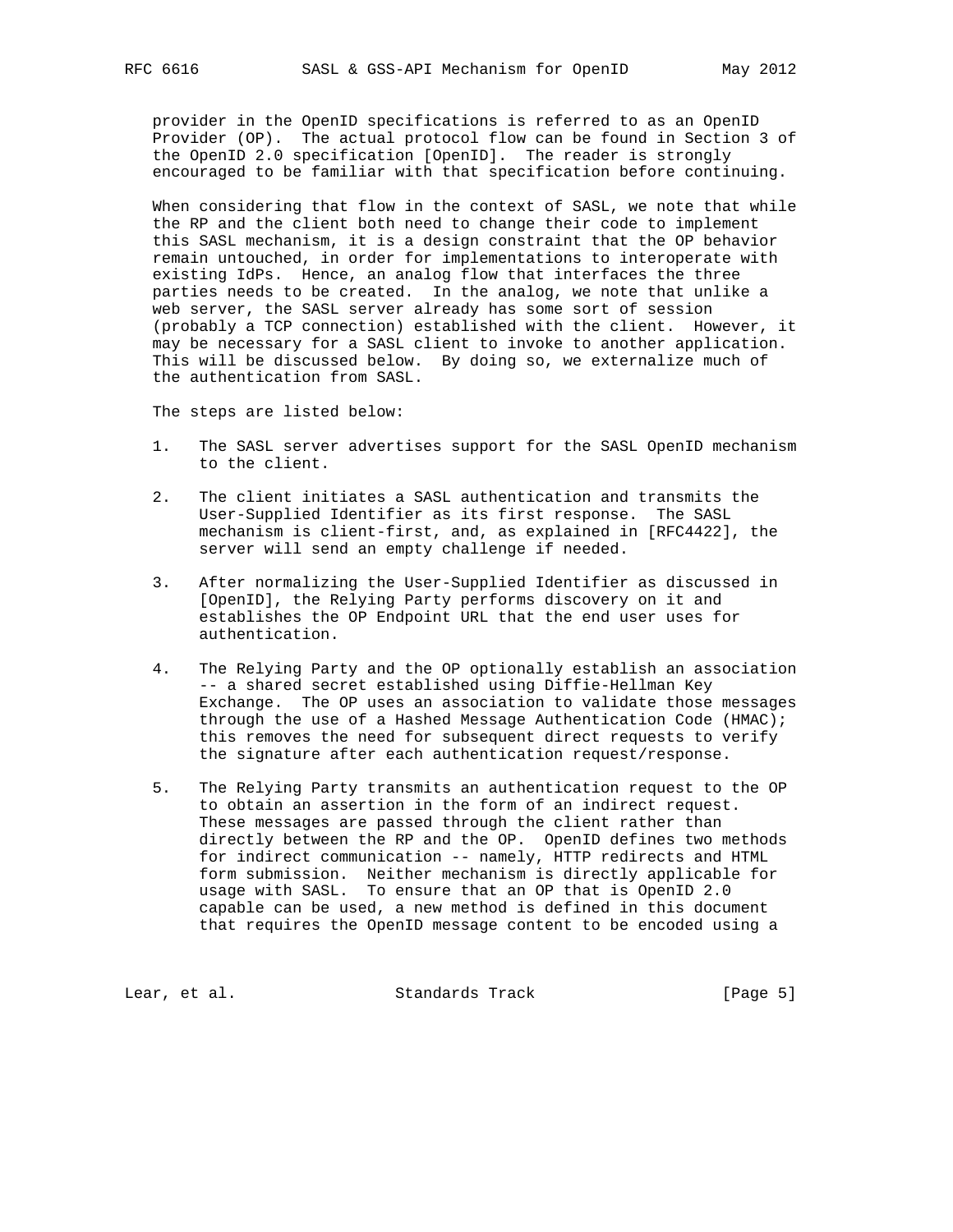Universal Resource Identifier (URI) [RFC3986]. Note that any Internationalized Resource Identifiers (IRIs) must be normalized to URIs by the SASL client, as specified in [RFC3987], prior to transmitting them to the SASL server.

- 6. The SASL client now sends a response consisting of "=" to the server, to indicate that authentication continues via the normal OpenID flow.
- 7. At this point, the client application MUST construct a URL containing the content received in the previous message from the RP. This URL is transmitted to the OP by either the SASL client application or an appropriate handler, such as a browser.
- 8. Next, the end user optionally authenticates to the OP and then, depending on the OP, may approve or disapprove authentication to the Relying Party. For reasons of its own, the OP has the option of not authenticating a request. The manner in which the end user is authenticated to their respective OP and any policies surrounding such authentication are out of scope of OpenID and, hence, also out of scope for this specification. This step happens out of band from SASL.
- 9. The OP will convey information about the success or failure of the authentication phase back to the RP, again using an indirect response via the client browser or handler. The client transmits to the RP (over HTTP/TLS) the redirect of the OP result. This step happens out of band from SASL.
- 10. The RP MAY send an OpenID check\_authentication request directly to the OP, if no association has been established, and the OP should respond. Again, this step happens out of band from SASL.
- 11. The SASL server sends an appropriate SASL response to the client, with optional Open Simple Registry (SREG) attributes.

Lear, et al. Standards Track [Page 6]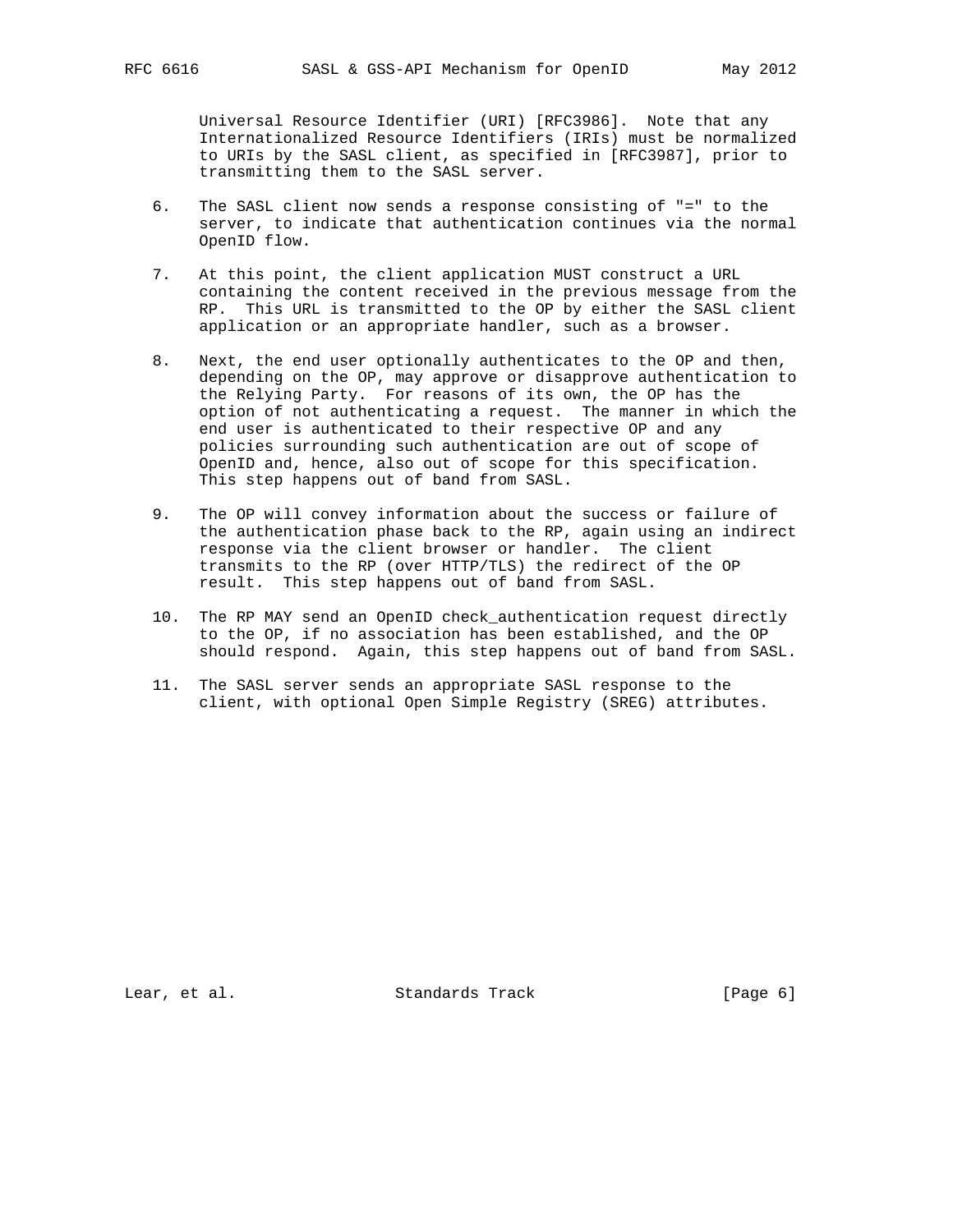SASL Serv. RP/Client OP |>-----(1)----->| | Advertisement | | | | <-----(2)-----<| | Initiation | | | |> - - (3) - - - - - - - - - ->| Discovery | | |>- - -(4)- - - - - - - - - - >| Association  $|---(4)$ - - - - - - - - - - -  $|$  | | | |>-----(5)----->| | Indirect Auth Request | | | |<-----(6)-----<| | Client "=" Response | | |  $\vert$ >- - (7)- - -> $\vert$  Client GET to the OP (ext.) | | | | |<- - (8)- - ->| Client / OP Auth. (ext.) | | | |<- - -(9)- - - + - - - - - - <| HTTPS Indirect id\_res | | | |<- - -(10)- - - - - - - - - ->| Optional | | | check\_authentication | | | |>-----(11)---->| | SASL completion with status  $--- - = SASL$ 

 $- - - = HTTPS$ 

 Note the directionality in SASL is such that the client MUST send the "=" response. Specifically, the SASL client processes the redirect and then awaits a final SASL decision, while the rest of the OpenID authentication process continues.

2.1. Binding SASL to OpenID in the Relying Party

 OpenID is meant to be used in serial within the web, where browser cookies are easily accessible. As such, there are no transaction IDs within the protocol. To ensure that a specific request is bound, and in particular to ease inter-process communication, the Relying Party MUST encode a nonce or transaction ID in the URIs it transmits through the client for success or failure, as either a base URI or fragment component to the "return\_to" URI. This value is to be used to uniquely identify each authentication transaction. The nonce value MUST be at least 2^32 bits and large enough to handle well in excess of the number of concurrent transactions a SASL server shall see.

Lear, et al. Standards Track [Page 7]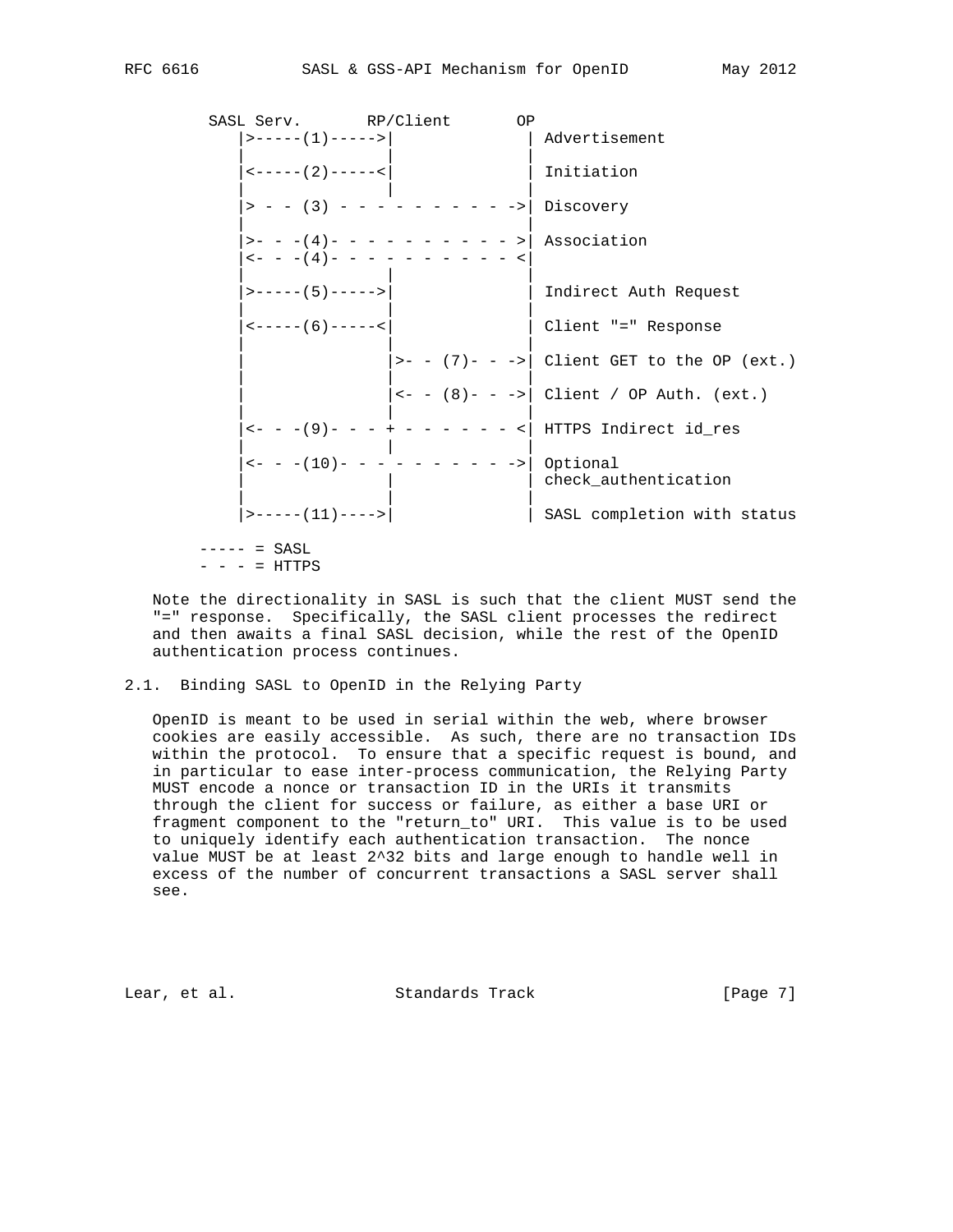# 2.2. Discussion

 As mentioned above, OpenID is primarily designed to interact with web-based applications. Portions of the authentication stream are only defined in the crudest sense. That is, when one is prompted to approve or disapprove an authentication, anything that one might find on a browser is allowed, including JavaScript, complex style-sheets, etc. Because of this lack of structure, implementations will need to invoke a rich browser in order to ensure that the authentication can be completed.

 Once there is an outcome, the SASL server needs to know about it. The astute reader will hopefully by now have noticed an "=" client SASL response. This is not to say that nothing is happening, but rather that authentication flow has shifted from SASL and the client application to OpenID within the browser, and it will return to the client application when the server has an outcome to hand to the client. The alternative to this flow would be some sort of signal from the HTML browser to the SASL client of the results that would in turn be passed to the SASL server. The inter-process communication issue this raises is substantial. Better, we conclude, to externalize the authentication to the browser and have an "=" client response.

3. OpenID SASL Mechanism Specification

 This section specifies the details of the OpenID SASL mechanism. Recall Section 5 of [RFC4422] for what needs to be described here.

 The name of this mechanism is "OPENID20". The mechanism is capable of transferring an authorization identity (via "gs2-header"). The mechanism does not offer a security layer.

 The mechanism is client-first. The first mechanism message is from the client to the server, and it is the "initial-response" described below. As described in [RFC4422], if the application protocol does not support sending a client-response together with the authentication request, the server will send an empty server challenge to let the client begin.

 The second mechanism message is from the server to the client, and it is the "authentication\_request" described below.

 The third mechanism message is from client to the server, and it is the fixed message consisting of "=".

Lear, et al. Standards Track [Page 8]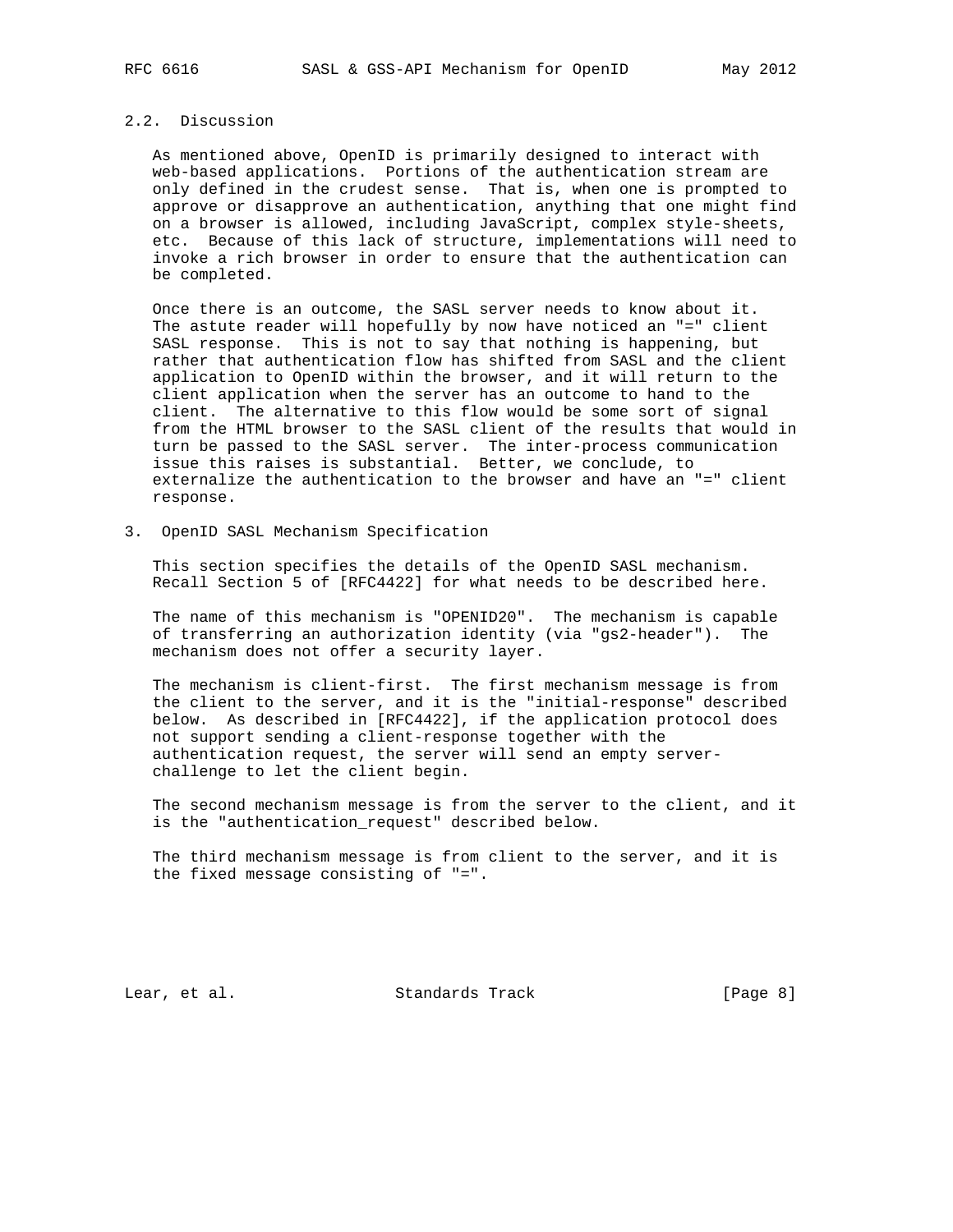The fourth mechanism message is from the server to the client, described below as "outcome\_data" (with SREG attributes), sent as additional data when indicating a successful outcome.

### 3.1. Initiation

 A client initiates an OpenID authentication with SASL by sending the GS2 header followed by the URI, as specified in the OpenID specification.

The ABNF [RFC5234] syntax is as follows:

 initial-response = gs2-header Auth-Identifier Auth-Identifier = Identifier ; authentication identifier Identifier = URI ; Identifier is specified in ; Sec. 7.2 of the OpenID 2.0 spec.

 The syntax and semantics of the "gs2-header" are specified in [RFC5801], and we use it here with the following limitations: The "gs2-nonstd-flag" MUST NOT be present. The "gs2-cb-flag" MUST be "n" because channel binding is not supported by this mechanism.

 URI is specified in [RFC3986]. Extensible Resource Identifiers (XRIs) [XRI2.0] MUST NOT be used.

3.2. Authentication Request

 The SASL server sends the URL resulting from the OpenID authentication request, containing an "openid.mode" of either "checkid\_immediate" or "checkid\_setup", as specified in Section 9.1 of the OpenID 2.0 specification [OpenID].

authentication-request = URI

 As part of this request, the SASL server MUST append a unique transaction ID to the "return\_to" portion of the request. The form of this transaction is left to the RP to decide, but it SHOULD be large enough to be resistant to being guessed or attacked.

 The client now sends that request via an HTTP GET to the OP, as if redirected to do so from an HTTP server.

 The client MUST handle both user authentication to the OP and confirmation or rejection of the authentication by the RP via this SASL mechanism.

Lear, et al. Standards Track [Page 9]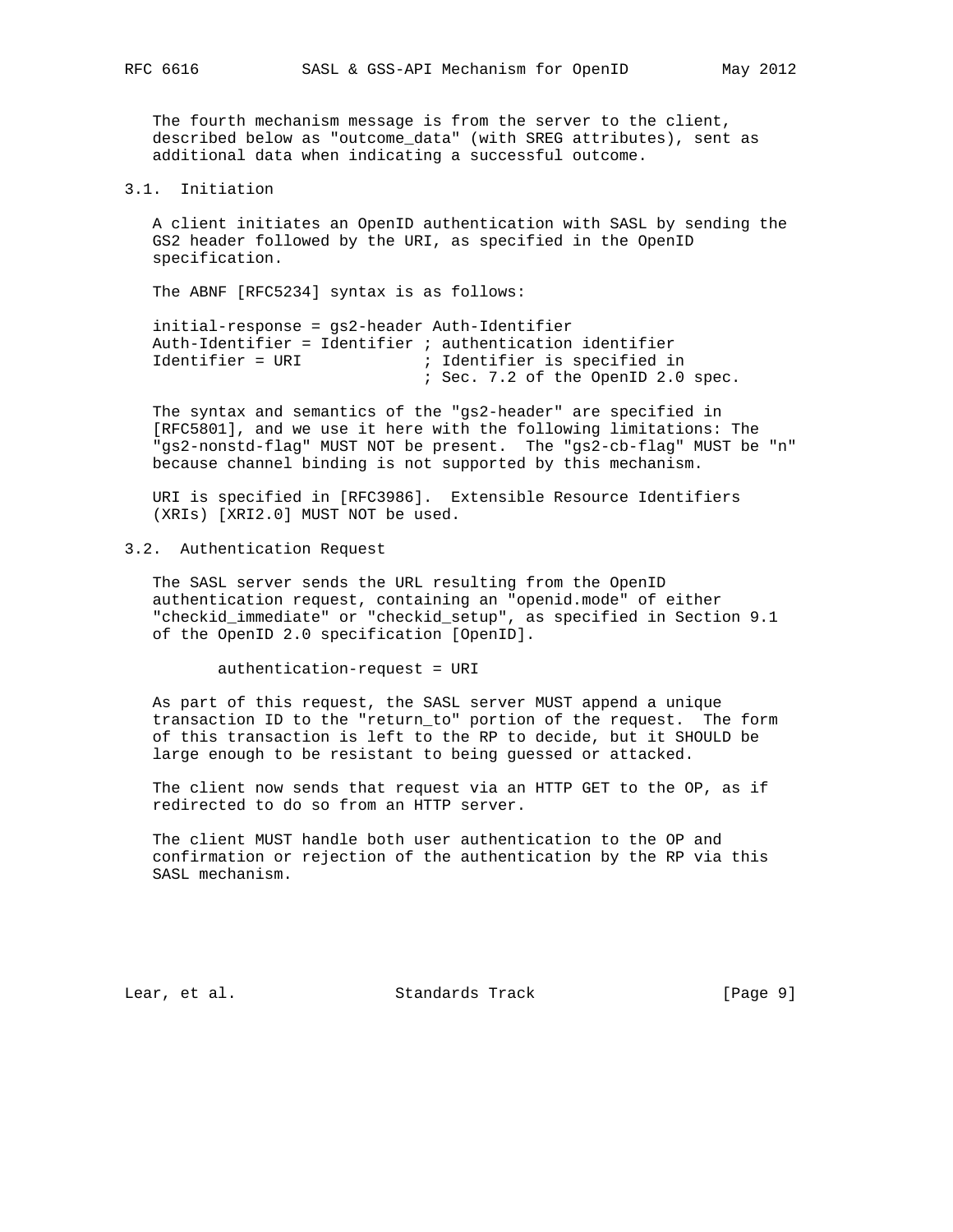After all authentication has been completed by the OP, and after the response has been sent to the client, the client will relay the response to the Relying Party via HTTP/TLS, as specified previously in the transaction ("return\_to").

### 3.3. Server Response

 The Relying Party now validates the response it received from the client via HTTP/TLS, as specified in the OpenID specification, using the "return\_to" URI given previously in the transaction.

 The response by the Relying Party constitutes a SASL mechanism outcome, and it SHALL be used to set state in the server accordingly. Also, it SHALL be used by the server to report that state to the SASL client as described in Section 3.6 of [RFC4422]. In the additional data, the server MAY include OpenID Simple Registry (SREG) attributes that are listed in Section 4 of [SREG1.0]. SREG attributes are encoded as follows:

- 1. Strip "openid.sreg." from each attribute name.
- 2. Treat the concatenation of results as URI parameters that are separated by an ampersand  $(\&)$  and encode as one would a URI, absent the scheme, authority, and the question mark.

For example: email=lear@example.com&fullname=Eliot%20Lear

More formally:

|           | outcome-data = $[$ sreq-avp * $($ "," sreq-avp $)$ ] |
|-----------|------------------------------------------------------|
| sreg-avp  | = sreg-attr "=" sreg-val                             |
| sreg-attr | = sreg-word                                          |
| sreg-val  | = sreg-word                                          |
| sreg-word | $= 1$ *(unreserved / pct-encoded )                   |
|           | ; pct-encoded from Section 2.1 of RFC 3986           |
|           | ; unreserved from Section 2.3 of RFC 3986            |
|           |                                                      |

 A client who does not support SREG MUST ignore SREG attributes sent by the server. Similarly, a client MUST ignore unknown attributes.

In the case of failures, the response MUST follow this syntax:

outcome-data = "openid.error" "=" sreg-val \*( "," sregp-avp )

Lear, et al. Standards Track [Page 10]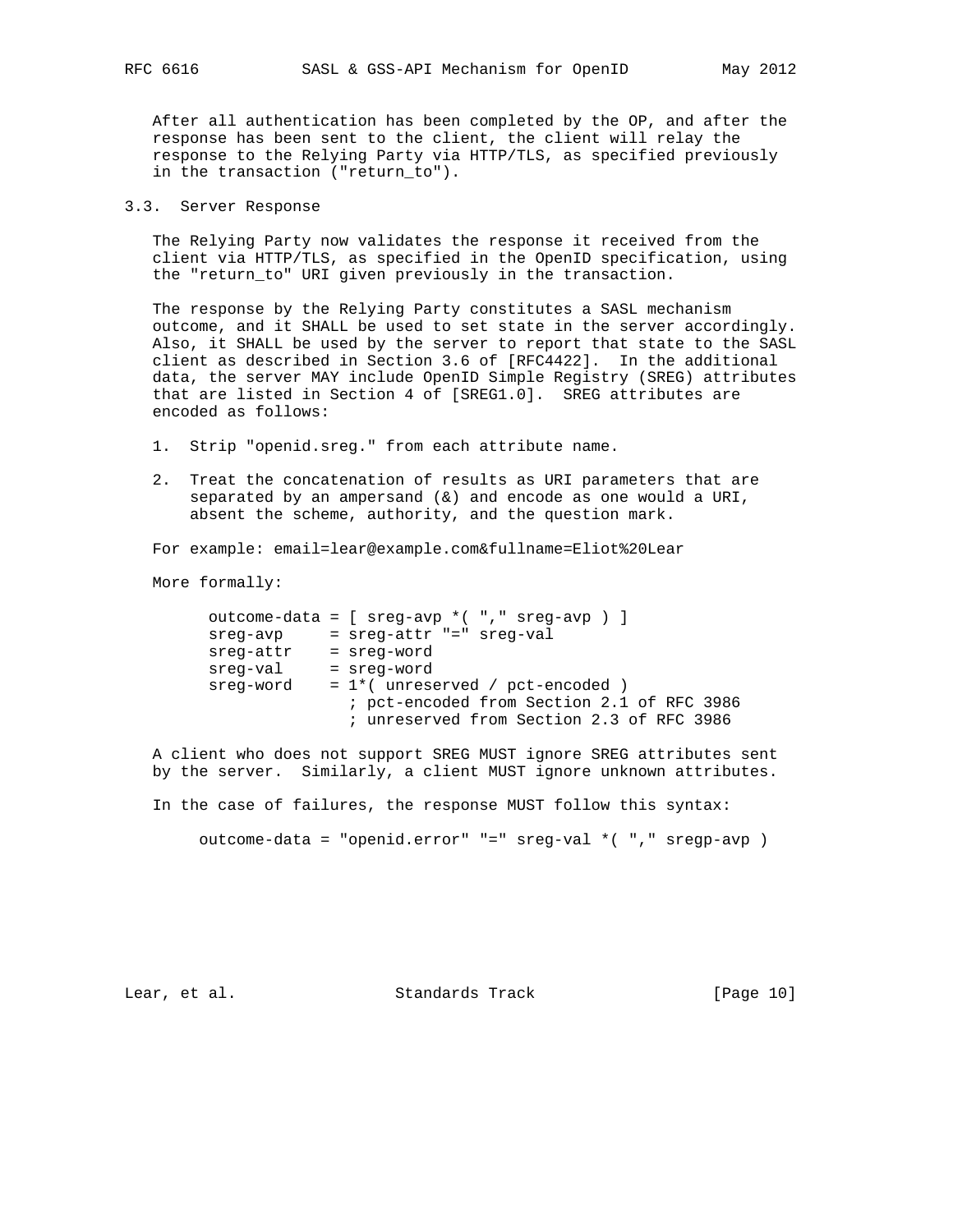#### 3.4. Error Handling

 Section 3.6 of [RFC4422] explicitly prohibits additional information in an unsuccessful authentication outcome. Therefore, the openid.error and openid.error\_code are to be sent as an additional challenge in the event of an unsuccessful outcome. In this case, as the protocol is in lockstep, the client will follow with an additional exchange containing "=", after which the server will respond with an application-level outcome.

4. OpenID GSS-API Mechanism Specification

 This section MUST be observed to properly implement the GSS-API mechanism that is described below.

 The OpenID SASL mechanism is actually also a GSS-API mechanism. The OpenID user takes the role of the GSS-API Initiator and the OpenID Relying Party takes the role of the GSS-API Acceptor. The OpenID Provider does not have a role in GSS-API and is considered an internal matter for the OpenID mechanism. The messages are the same, but a) the GS2 header on the client's first message and channel binding data are excluded when OpenID is used as a GSS-API mechanism, and b) the initial context token header (described in Section 3.1 of RFC 2743) is prefixed to the client's first authentication message (context token).

 The GSS-API OID for the OpenID 2.0 mechanism is 1.3.6.1.5.5.16 (see Section 7 for more information). The DER encoding of the OID is 0x2b 0x06 0x01 0x05 0x05 0x10.

 OpenID security contexts MUST have the mutual\_state flag (GSS\_C\_MUTUAL\_FLAG) set to TRUE. OpenID does not support credential delegation; therefore, OpenID security contexts MUST have the deleg\_state flag (GSS\_C\_DELEG\_FLAG) set to FALSE.

 The mutual authentication property of this mechanism relies on successfully comparing the TLS server identity with the negotiated target name. Since the TLS channel is managed by the application outside of the GSS-API mechanism, the mechanism itself is unable to confirm the name while the application is able to perform this comparison for the mechanism. For this reason, applications MUST match the TLS server identity with the target name, as discussed in [RFC6125].

 The OpenID mechanism does not support per-message tokens or GSS Pseudo random.

Lear, et al. Standards Track [Page 11]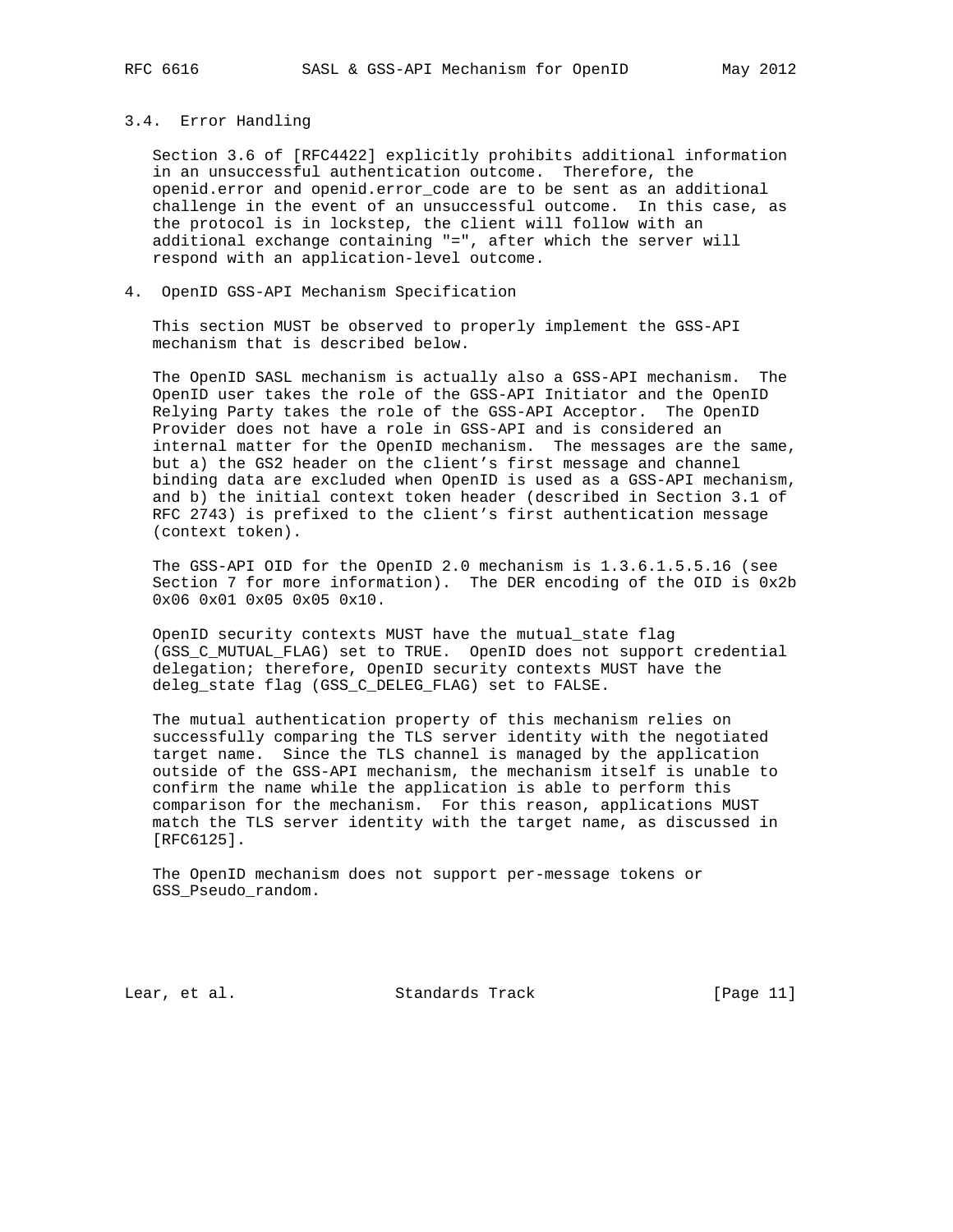The [RFC5587] mechanism attributes for this mechanism are GSS\_C\_MA\_MECH\_CONCRETE, GSS\_C\_MA\_ITOK\_FRAMED, and GSS\_C\_MA\_AUTH\_INIT.

4.1. GSS-API Principal Name Types for OpenID

 OpenID supports standard generic name syntaxes for acceptors such as GSS\_C\_NT\_HOSTBASED\_SERVICE (see Section 4.1 of [RFC2743]).

 OpenID supports only a single name type for initiators: GSS\_C\_NT\_USER\_NAME. GSS\_C\_NT\_USER\_NAME is the default name type for OpenID.

 OpenID name normalization is covered by the OpenID specification; see Section 7.2 of [OpenID].

 The query, display, and exported name syntaxes for OpenID principal names are all the same. There are no OpenID-specific name syntaxes -- applications should use generic GSS-API name types such as GSS\_C\_NT\_USER\_NAME and GSS\_C\_NT\_HOSTBASED\_SERVICE (see Section 4 of [RFC2743]). The exported name token does, of course, conform to Section 3.2 of [RFC2743], but the "NAME" part of the token should be treated as a potential input string to the OpenID name normalization rules. For example, the OpenID Identifier "https://openid.example/" will have a GSS\_C\_NT\_USER\_NAME value of "https://openid.example/".

 GSS-API name attributes may be defined in the future to hold the normalized OpenID Identifier.

5. Example

 Suppose a user has an OpenID of https://openid.example and wishes to authenticate his IMAP connection to mail.example (where .example is the top-level domain specified in [RFC2606]). The user would input his OpenID into his mail user agent when he configures the account. In this case, no association is attempted between the OpenID RP and the OP. The client will make use of the "return\_to" attribute to capture results of the authentication to be redirected to the server. Note the use of [RFC4959] for the initial response. The authentication on the wire would then look something like the following:

Lear, et al. Standards Track [Page 12]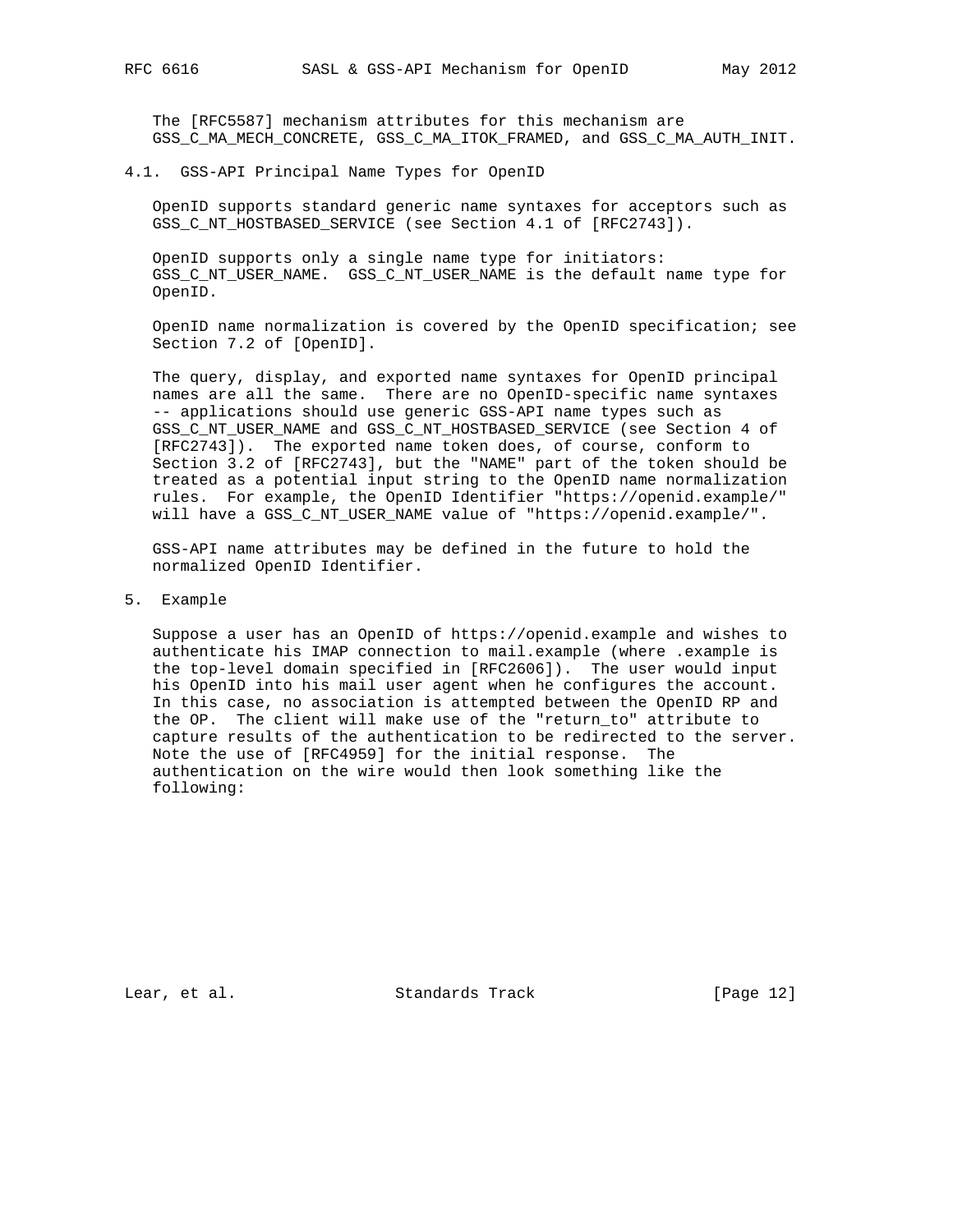```
 (S = IMAP server; C = IMAP client)
```
- C: < connects to IMAP port>
- S: \* OK
- C: C1 CAPABILITY
- S: \* CAPABILITY IMAP4rev1 SASL-IR SORT [...] AUTH=OPENID20
- S: C1 OK Capability Completed
- C: C2 AUTHENTICATE OPENID biwsaHR0cHM6Ly9vcGVuaWQuZXhhbXBsZS8=
- [ This is the base64 encoding of "n,,https://openid.example/". Server performs discovery on http://openid.example/ ]
- S: + aHR0cHM6Ly9vcGVuaWQuZXhhbXBsZS9vcGVuaWQvP29wZW5pZC5ucz1 odHRwOi8vc3BlY3Mub3BlbmlkLm5ldC9hdXRoLzIuMCZvcGVuaWQucm V0dXJuX3RvPWh0dHBzOi8vbWFpbC5leGFtcGxlL2NvbnN1bWVyLzFlZ jg4OGMmb3BlbmlkLmNsYWltZWRfaWQ9aHR0cHM6Ly9vcGVuaWQuZXhh bXBsZS8mb3BlbmlkLmlkZW50aXR5PWh0dHBzOi8vb3BlbmlkLmV4YW1 wbGUvJm9wZW5pZC5yZWFsbT1pbWFwOi8vbWFpbC5leGFtcGxlJm9wZW 5pZC5tb2RlPWNoZWNraWRfc2V0dXA=
- [ This is the base64 encoding of "https://openid.example/openid/ ?openid.ns=http://specs.openid.net/auth/2.0 &openid.return\_to=https://mail.example/consumer/1ef888c &openid.claimed\_id=https://openid.example/ &openid.identity=https://openid.example/ &openid.realm=imap://mail.example &openid.mode=checkid\_setup" with line breaks and spaces added here for readability.
- ]  $C: PO==$
- [ The client now sends the URL it received to a browser for processing. The user logs into https://openid.example and agrees to authenticate imap://mail.example. A redirect is passed back to the client browser that then connects to https://imap.example/consumer via SSL with the results. From an IMAP perspective, however, the client sends the "=" response, and awaits mail.example. Server mail.example would now contact openid.example with an openid.check\_authentication message. After that...
- ] S: + ZW1haWw9bGVhckBtYWlsLmV4YW1wbGUsZnVsbG5hbWU9RWxp b3QlMjBMZWFy
- [ Here, the IMAP server has returned an SREG attribute of email=lear@mail.example,fullname=Eliot%20Lear. Line break in response added in this example for readability. ] C:
	- [ In IMAP, client must send a blank response after receiving the SREG data. ]
- S: C2 OK

Lear, et al. Standards Track [Page 13]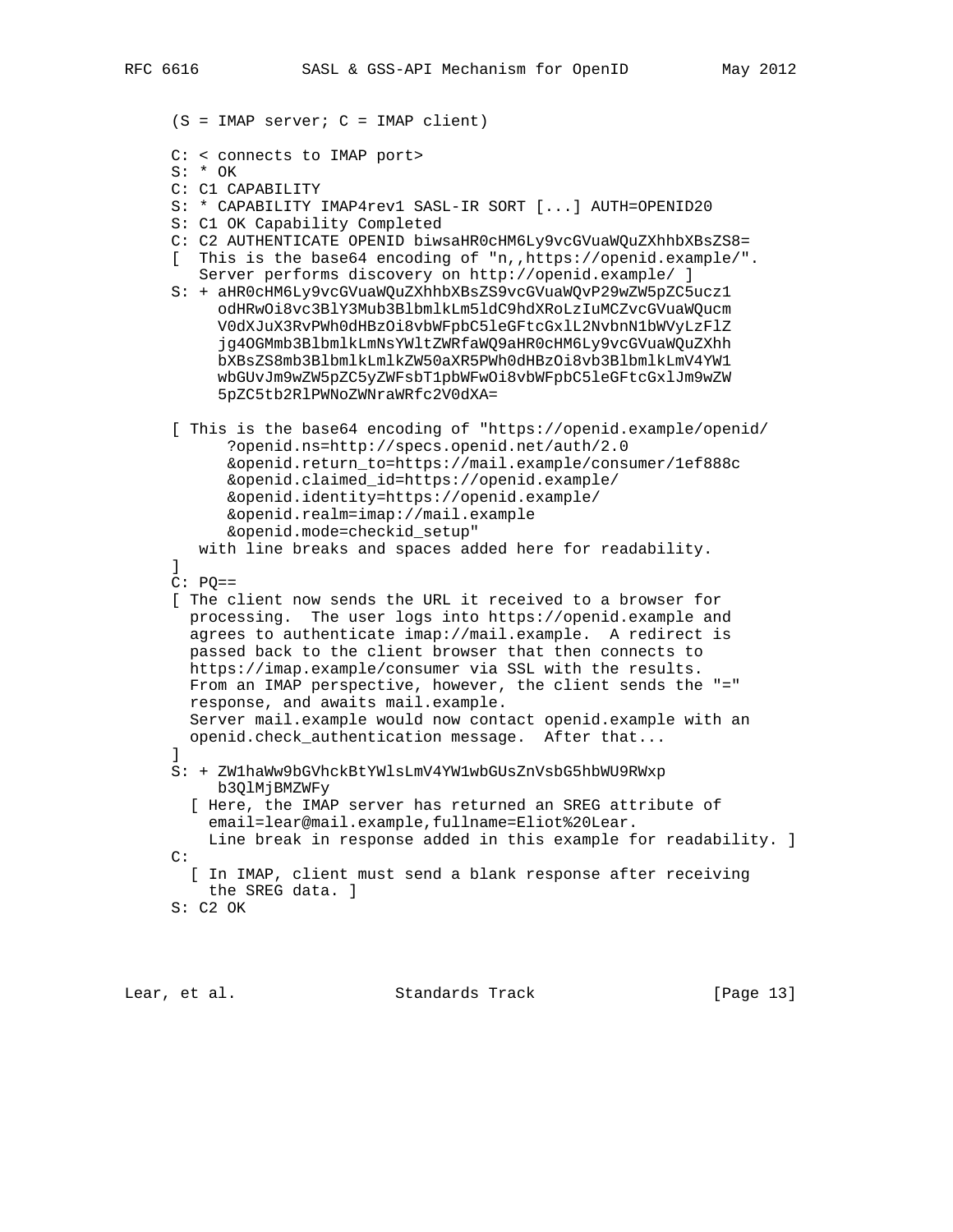In this example, the SASL server / RP has made use of a transaction ID 1ef888c.

6. Security Considerations

 This section will address only security considerations associated with the use of OpenID with SASL and GSS-API. For considerations relating to OpenID in general, the reader is referred to the OpenID specification [OpenID] and to other literature [OpReview]. Similarly, for general SASL [RFC4422] and GSS-API [RFC5801] security considerations, the reader is referred to those specifications.

6.1. Binding OpenIDs to Authorization Identities

 As specified in [RFC4422], the server is responsible for binding credentials to a specific authorization identity. It is therefore necessary that a registration process takes place in advance that binds specific OpenIDs to specific authorization identities, or that only specific trusted OpenID Providers be allowed, where a mapping is predefined. For example, it could be prearranged between an IdP and RP that "https://example.com/user" maps to "user" for purposes of authorization.

6.2. RP Redirected by Malicious URL to Take an Improper Action

 In the initial SASL client response, a user or host can transmit a malicious response to the RP for purposes of taking advantage of weaknesses in the RP's OpenID implementation. It is possible to add port numbers to the URL so that the outcome is that the RP does a port scan of the site. The URL could contain an unauthorized host or even the local host. The URL could contain a protocol other than http or https, such as file or ftp.

 One mitigation would be for RPs to have a list of authorized URI bases. OPs SHOULD only redirect to RPs with the same domain component of the base URI. RPs MUST NOT automatically retry on failed attempts. A log of those sites that fail SHOULD be kept, and limitations on queries from clients SHOULD be imposed, just as with any other authentication attempt. Applications SHOULD NOT invoke browsers to communicate with OPs that they are not themselves configured with.

## 6.3. User Privacy

 The OP is aware of each RP that a user logs into. There is nothing in the protocol to hide this information from the OP. It is not a requirement to track the visits, but there is nothing that prohibits the collection of information. SASL servers should be aware that

Lear, et al. Standards Track [Page 14]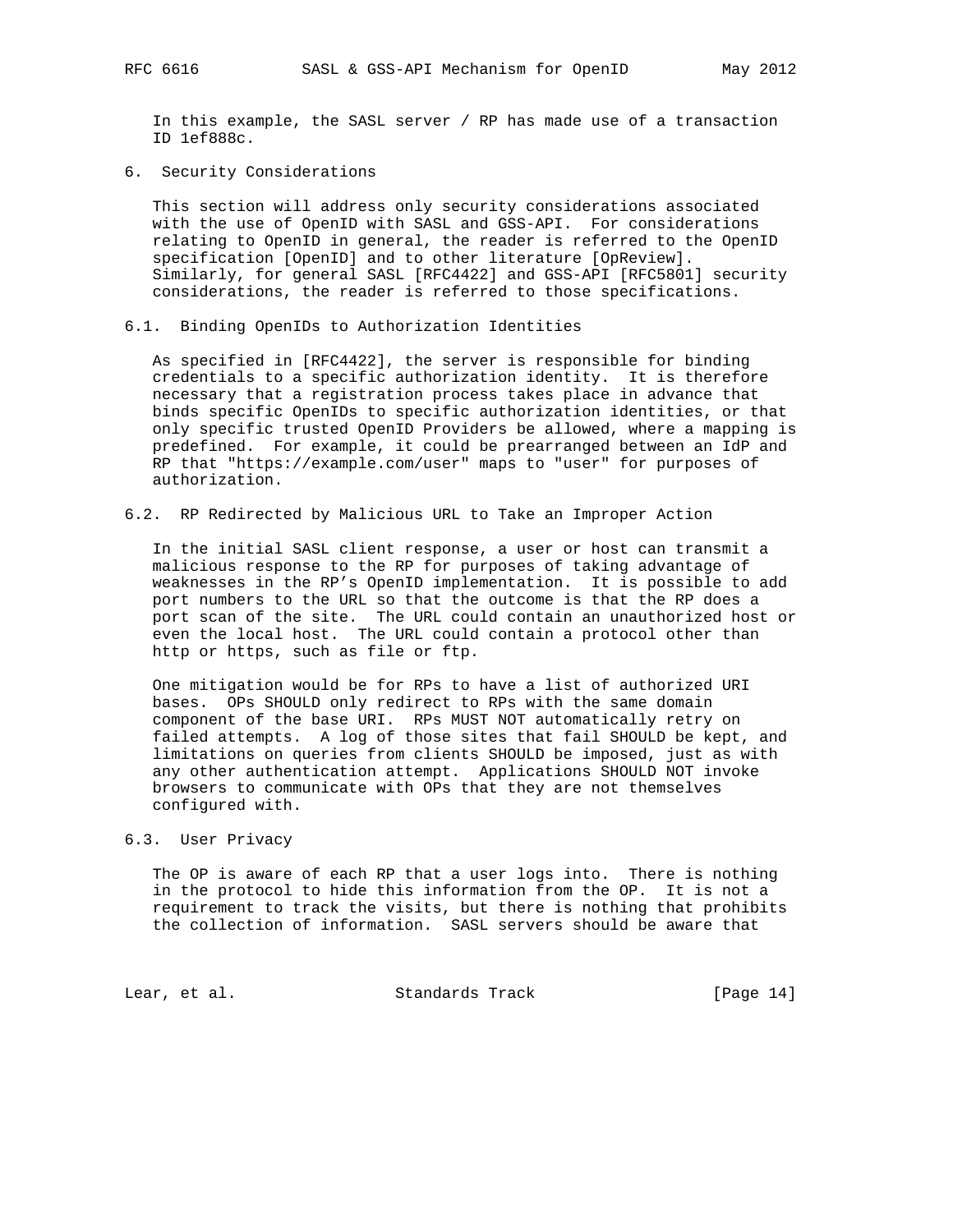OpenID Providers will be able to track -- to some extent -- user access to their services and any additional information that OP provides.

7. IANA Considerations

 IANA has updated the "SASL Mechanisms" registry using the following template, as described in [RFC4422].

SASL mechanism name: OPENID20

Security Considerations: See this document

Published specification: See this document

 Person & email address to contact for further information: Authors of this document

Intended usage: COMMON

Owner/Change controller: IESG

Note: None

 IANA has also assigned an OID for this GSS mechanism in the "SMI Security for Mechanism Codes" registry, with the prefix of iso.org.dod.internet.security.mechanisms (1.3.6.1.5.5) and referencing this specification in the registry.

8. Acknowledgments

 The authors would like to thank Alexey Melnikov, Joe Hildebrand, Mark Crispin, Chris Newman, Leif Johansson, Sam Hartman, Nico Williams, Klaas Wierenga, Stephen Farrell, and Stephen Kent for their review and contributions.

- 9. References
- 9.1. Normative References
	- [OpenID] OpenID Foundation, "OpenID Authentication 2.0 Final", December 2007, <http://specs.openid.net/auth/2.0>.
	- [RFC2119] Bradner, S., "Key words for use in RFCs to Indicate Requirement Levels", BCP 14, RFC 2119, March 1997.
	- [RFC2606] Eastlake, D. and A. Panitz, "Reserved Top Level DNS Names", BCP 32, RFC 2606, June 1999.

Lear, et al. Standards Track [Page 15]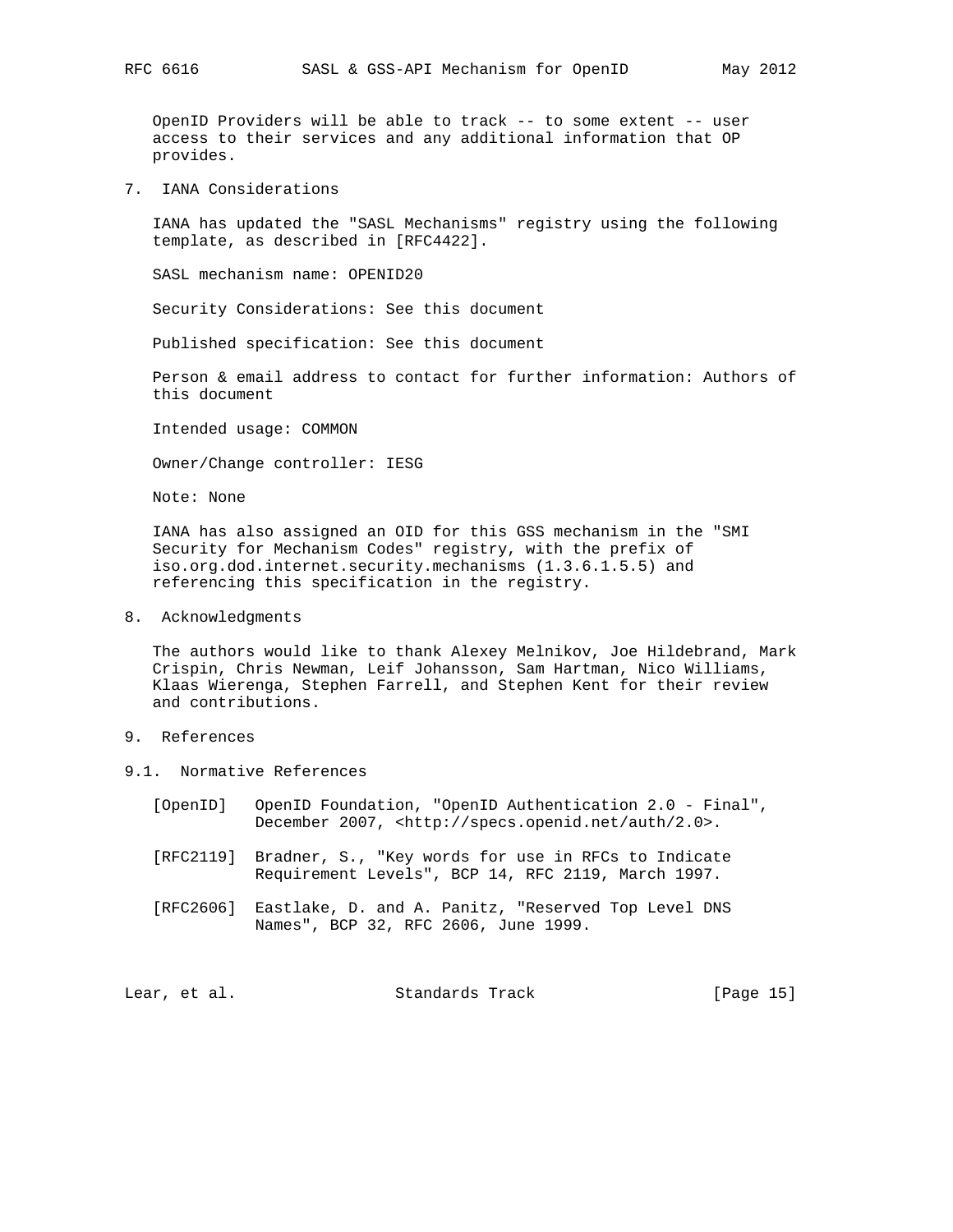- [RFC2616] Fielding, R., Gettys, J., Mogul, J., Frystyk, H., Masinter, L., Leach, P., and T. Berners-Lee, "Hypertext Transfer Protocol -- HTTP/1.1", RFC 2616, June 1999.
- [RFC2743] Linn, J., "Generic Security Service Application Program Interface Version 2, Update 1", RFC 2743, January 2000.
- [RFC3986] Berners-Lee, T., Fielding, R., and L. Masinter, "Uniform Resource Identifier (URI): Generic Syntax", STD 66, RFC 3986, January 2005.
- [RFC3987] Duerst, M. and M. Suignard, "Internationalized Resource Identifiers (IRIs)", RFC 3987, January 2005.
- [RFC4422] Melnikov, A. and K. Zeilenga, "Simple Authentication and Security Layer (SASL)", RFC 4422, June 2006.
- [RFC5234] Crocker, D. and P. Overell, "Augmented BNF for Syntax Specifications: ABNF", STD 68, RFC 5234, January 2008.
- [RFC5246] Dierks, T. and E. Rescorla, "The Transport Layer Security (TLS) Protocol Version 1.2", RFC 5246, August 2008.
- [RFC5280] Cooper, D., Santesson, S., Farrell, S., Boeyen, S., Housley, R., and W. Polk, "Internet X.509 Public Key Infrastructure Certificate and Certificate Revocation List (CRL) Profile", RFC 5280, May 2008.
- [RFC5587] Williams, N., "Extended Generic Security Service Mechanism Inquiry APIs", RFC 5587, July 2009.
- [RFC5801] Josefsson, S. and N. Williams, "Using Generic Security Service Application Program Interface (GSS-API) Mechanisms in Simple Authentication and Security Layer (SASL): The GS2 Mechanism Family", RFC 5801, July 2010.
- [RFC6125] Saint-Andre, P. and J. Hodges, "Representation and Verification of Domain-Based Application Service Identity within Internet Public Key Infrastructure Using X.509 (PKIX) Certificates in the Context of Transport Layer Security (TLS)", RFC 6125, March 2011.
- [SREG1.0] OpenID Foundation, "OpenID Simple Registration Extension version 1.0", June 2006, <http://openid.net/sreg/1.0>.

Lear, et al. Standards Track [Page 16]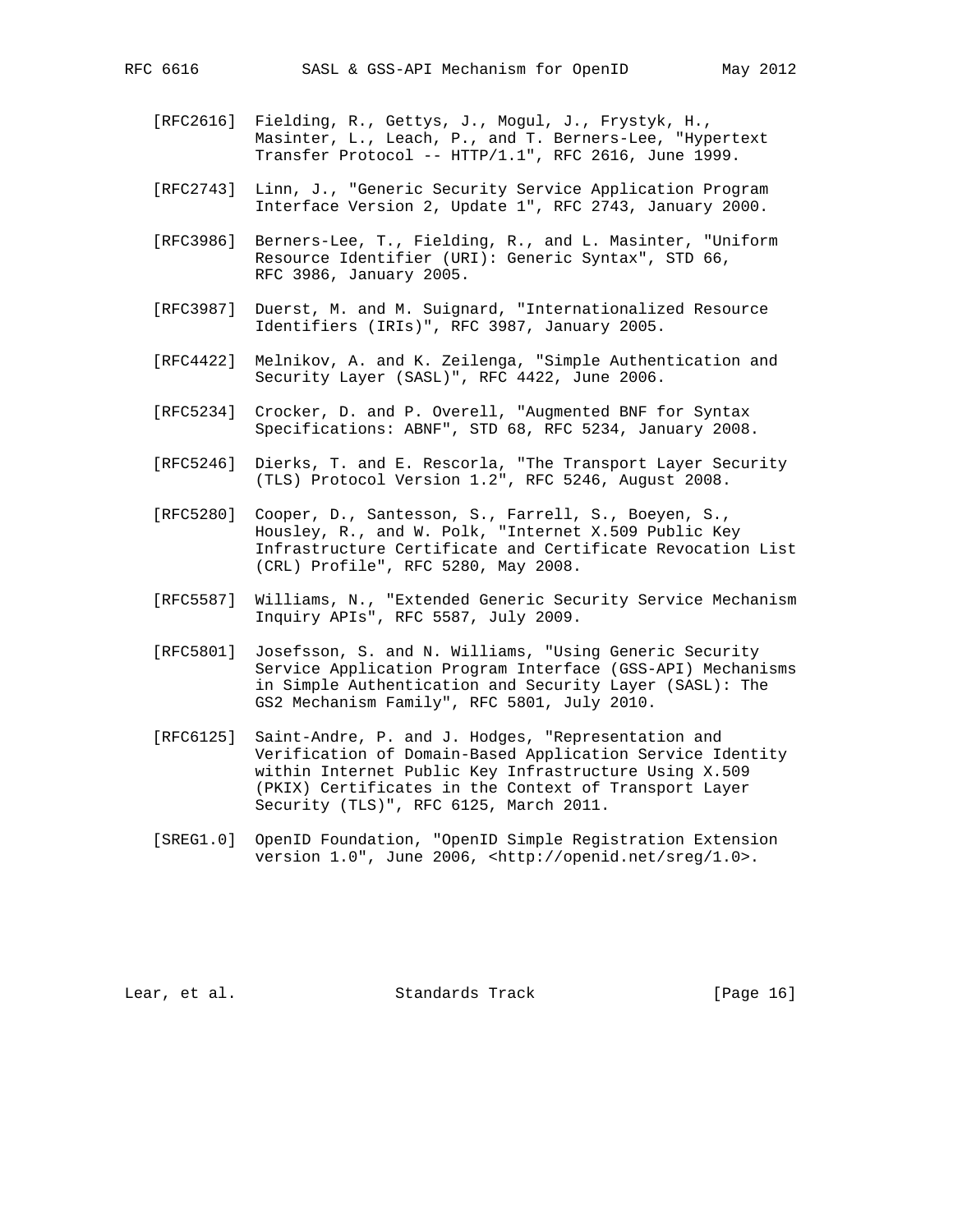- 9.2. Informative References
	- [OpReview] "Google Sites OpenID Reference Page", <http://sites.google.com/site/openidreview/resources>.
	- [RFC1939] Myers, J. and M. Rose, "Post Office Protocol Version 3", STD 53, RFC 1939, May 1996.
	- [RFC3501] Crispin, M., "INTERNET MESSAGE ACCESS PROTOCOL VERSION 4rev1", RFC 3501, March 2003.
	- [RFC4959] Siemborski, R. and A. Gulbrandsen, "IMAP Extension for Simple Authentication and Security Layer (SASL) Initial Client Response", RFC 4959, September 2007.
	- [RFC6120] Saint-Andre, P., "Extensible Messaging and Presence Protocol (XMPP): Core", RFC 6120, March 2011.
	- [W3C.REC-html401-19991224]

 Hors, A., Raggett, D., and I. Jacobs, "HTML 4.01 Specification", World Wide Web Consortium Recommendation REC-html401-19991224, December 1999, <http://www.w3.org/TR/1999/REC-html401-19991224>.

 [XRI2.0] Reed, D., Ed. and D. McAlpin, Ed., "Extensible Resource Identifier (XRI) Syntax V2.0", OASIS Standard xri-syntax- V2.0-cs, September 2005, <http://www.oasis-open.org/ committees/download.php/15376/xri-syntax-V2.0-cs.html>.

Lear, et al. Standards Track [Page 17]